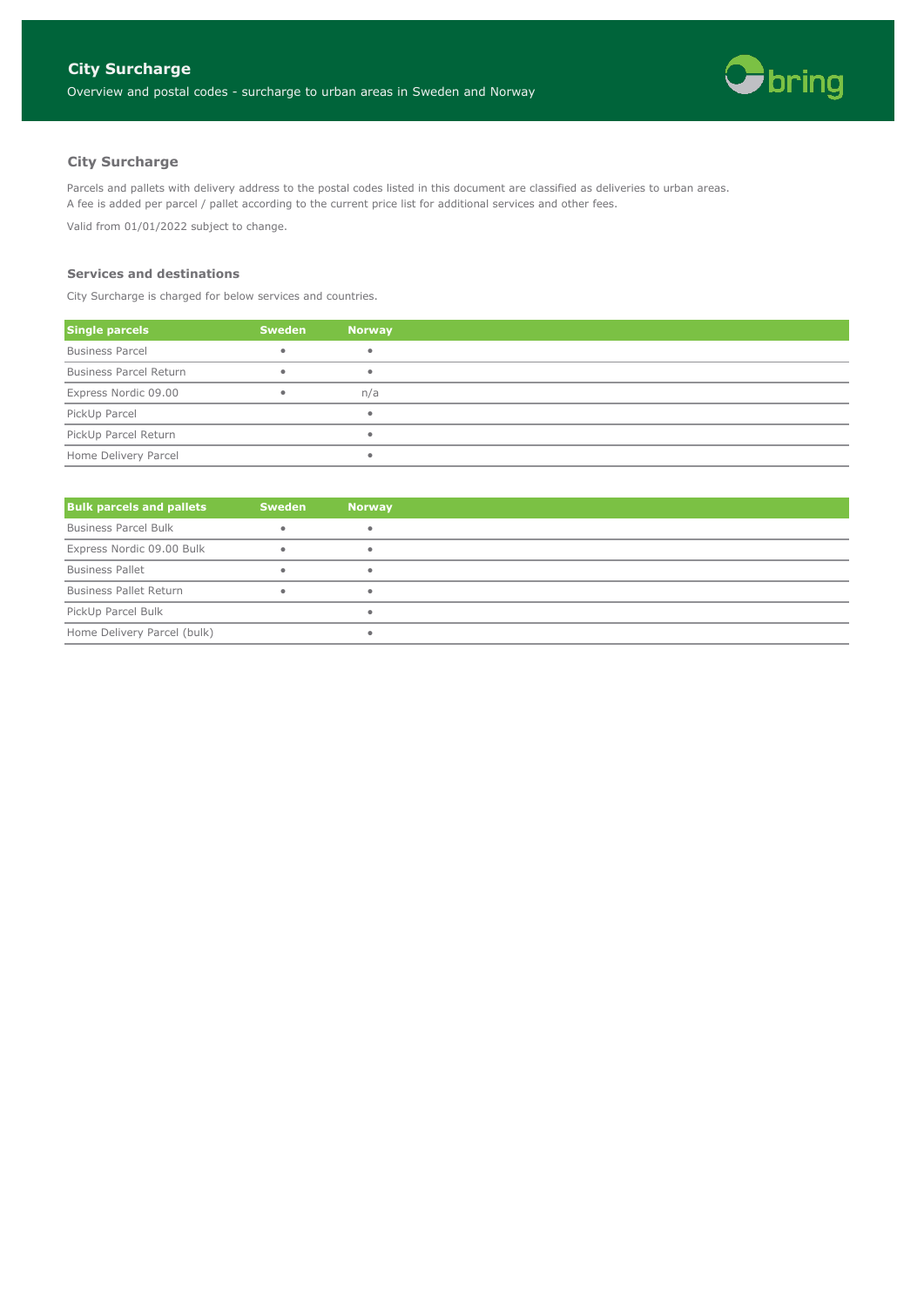

## **Stockholm (SE)**

| 11115 | 11245 | 11360 | 11528 | 11668 | 11861 | 12154 | 12453 | 12638 | 12869 | 13230 | 13530 | 13669 | 13972 | 14265 | 14649 | 15136 | 15530 |
|-------|-------|-------|-------|-------|-------|-------|-------|-------|-------|-------|-------|-------|-------|-------|-------|-------|-------|
|       |       |       |       |       |       |       |       |       |       |       |       |       |       |       |       |       |       |
| 11120 | 11246 | 11361 | 11529 | 11726 | 11862 | 12155 | 12454 | 12639 | 12930 | 13231 | 13531 | 13670 | 13973 | 14266 | 14650 | 15137 | 15531 |
| 11121 | 11247 | 11362 | 11530 | 11727 | 11863 | 12156 | 12455 | 12640 | 12931 | 13232 | 13533 | 13671 | 14130 | 14291 | 14652 | 15138 | 15532 |
| 11122 | 11248 | 11363 | 11531 | 11728 | 11864 | 12162 | 12456 | 12641 | 12932 | 13233 | 13534 | 13672 | 14131 | 14330 | 14653 | 15139 | 15533 |
| 11123 | 11249 | 11364 | 11532 | 11729 | 11865 | 12163 | 12457 | 12642 | 12933 | 13234 | 13535 | 13673 | 14132 | 14331 | 14654 | 15140 | 15534 |
| 11124 | 11250 | 11365 | 11533 | 11730 | 11866 | 12177 | 12458 | 12647 | 12934 | 13235 | 13536 | 13674 | 14133 | 14332 | 14730 | 15144 | 15535 |
| 11127 | 11251 | 11366 | 11534 | 11731 | 11867 | 12231 | 12459 | 12648 | 12935 | 13236 | 13537 | 13675 | 14134 | 14340 | 14731 | 15145 | 15591 |
| 11128 | 11252 | 11367 | 11535 | 11732 | 11869 | 12232 | 12460 | 12649 | 12936 | 13237 | 13538 | 13731 | 14135 | 14341 | 14732 | 15146 | 15592 |
| 11129 | 11253 | 11368 | 11536 | 11733 | 11872 | 12233 | 12461 | 12650 | 12937 | 13238 | 13539 | 13732 | 14137 | 14342 | 14733 | 15147 | 16243 |
|       |       |       |       |       |       |       |       |       |       |       |       |       |       |       |       |       |       |
| 11130 | 11254 | 11369 | 11537 | 11734 | 12030 | 12234 | 12462 | 12651 | 12938 | 13239 | 13540 | 13734 | 14138 | 14343 | 14734 | 15148 | 16244 |
| 11131 | 11255 | 11415 | 11538 | 11735 | 12031 | 12237 | 12463 | 12652 | 12939 | 13240 | 13541 | 13736 | 14139 | 14344 | 14739 | 15150 | 16245 |
| 11134 | 11256 | 11416 | 11539 | 11736 | 12032 | 12238 | 12464 | 12653 | 12940 | 13241 | 13542 | 13737 | 14140 | 14345 | 14740 | 15151 | 16246 |
| 11135 | 11257 | 11417 | 11540 | 11737 | 12038 | 12239 | 12465 | 12654 | 12941 | 13242 | 13543 | 13738 | 14141 | 14346 | 14741 | 15152 | 16247 |
| 11136 | 11258 | 11418 | 11541 | 11738 | 12039 | 12240 | 12466 | 12655 | 12942 | 13243 | 13544 | 13739 | 14142 | 14347 | 14742 | 15153 | 16250 |
| 11137 | 11259 | 11419 | 11542 | 11739 | 12040 | 12241 | 12467 | 12677 | 12943 | 13244 | 13545 | 13740 | 14143 | 14430 | 14743 | 15154 | 16252 |
| 11138 | 11260 | 11420 | 11543 | 11740 | 12044 | 12242 | 12470 | 12678 | 12944 | 13245 | 13546 | 13741 | 14144 | 14431 | 14744 | 15155 | 16253 |
| 11139 | 11261 | 11421 | 11544 | 11741 | 12047 | 12243 | 12471 | 12679 | 12945 | 13246 | 13547 | 13742 | 14145 | 14432 | 14745 | 15156 | 16254 |
| 11140 | 11262 | 11422 | 11545 | 11743 | 12048 | 12244 | 12472 | 12730 | 12946 | 13247 | 13548 | 13743 | 14146 | 14433 | 14746 | 15157 | 16255 |
|       |       |       |       |       |       |       |       |       |       |       |       |       |       |       |       |       |       |
| 11143 | 11263 | 11423 | 11546 | 11750 | 12050 | 12245 | 12473 | 12731 | 12947 | 13248 | 13549 | 13754 | 14147 | 14437 | 14750 | 15159 | 16256 |
| 11144 | 11264 | 11424 | 11547 | 11754 | 12051 | 12246 | 12474 | 12732 | 12948 | 13249 | 13550 | 13755 | 14148 | 14440 | 14751 | 15160 | 16257 |
| 11145 | 11265 | 11425 | 11548 | 11755 | 12052 | 12247 | 12475 | 12733 | 12949 | 13251 | 13551 | 13756 | 14149 | 14442 | 14752 | 15161 | 16258 |
| 11146 | 11266 | 11426 | 11549 | 11756 | 12053 | 12248 | 12476 | 12734 | 12950 | 13252 | 13552 | 13757 | 14150 | 14444 | 14753 | 15162 | 16260 |
| 11147 | 11267 | 11427 | 11550 | 11757 | 12054 | 12249 | 12530 | 12735 | 12951 | 13253 | 13553 | 13758 | 14151 | 14451 | 14754 | 15163 | 16261 |
| 11148 | 11269 | 11428 | 11551 | 11758 | 12055 | 12260 | 12531 | 12736 | 12952 | 13331 | 13554 | 13761 | 14152 | 14452 | 14755 | 15164 | 16262 |
| 11149 | 11320 | 11429 | 11553 | 11759 | 12056 | 12262 | 12532 | 12737 | 12953 | 13332 | 13555 | 13762 | 14153 | 14461 | 14760 | 15165 | 16263 |
| 11151 | 11321 | 11430 | 11556 | 11760 | 12057 | 12263 | 12533 | 12738 | 12954 | 13333 | 13558 | 13763 | 14154 | 14462 | 14761 | 15166 | 16264 |
| 11152 | 11322 | 11431 | 11557 | 11761 | 12058 | 12264 | 12534 | 12739 | 12955 | 13334 | 13559 | 13764 | 14155 | 14463 | 14762 | 15167 | 16265 |
| 11153 | 11323 | 11432 | 11558 |       | 12059 | 12265 | 12535 | 12740 | 12956 |       |       |       |       |       |       |       | 16266 |
|       |       |       |       | 11762 |       |       |       |       |       | 13335 | 13560 | 13765 | 14156 | 14464 | 14763 | 15168 |       |
| 11156 | 11324 | 11433 | 11559 | 11763 | 12060 | 12266 | 12540 | 12741 | 12957 | 13336 | 13561 | 13766 | 14157 | 14550 | 14770 | 15171 | 16267 |
| 11157 | 11325 | 11434 | 11560 | 11764 | 12061 | 12331 | 12541 | 12742 | 13130 | 13338 | 13562 | 13767 | 14158 | 14551 | 14771 | 15172 | 16268 |
| 11160 | 11326 | 11435 | 11620 | 11765 | 12062 | 12332 | 12542 | 12743 | 13131 | 13339 | 13563 | 13768 | 14159 | 14552 | 14791 | 15173 | 16270 |
| 11161 | 11327 | 11436 | 11621 | 11766 | 12063 | 12333 | 12543 | 12744 | 13132 | 13341 | 13567 | 13769 | 14160 | 14553 | 14792 | 15230 | 16271 |
| 11164 | 11328 | 11437 | 11622 | 11767 | 12064 | 12334 | 12544 | 12745 | 13133 | 13342 | 13568 | 13770 | 14161 | 14556 | 14830 | 15231 | 16272 |
| 11214 | 11329 | 11438 | 11623 | 11768 | 12065 | 12340 | 12545 | 12746 | 13134 | 13343 | 13570 | 13771 | 14162 | 14557 | 14831 | 15240 | 16273 |
| 11215 | 11330 | 11439 | 11624 | 11769 | 12066 | 12341 | 12546 | 12747 | 13135 | 13344 | 13635 | 13791 | 14163 | 14558 | 14832 | 15241 | 16274 |
| 11216 | 11331 | 11440 | 11625 | 11771 | 12067 | 12342 | 12547 | 12748 | 13136 | 13348 | 13636 | 13792 | 14168 | 14559 | 14833 | 15242 | 16340 |
| 11217 | 11332 | 11441 | 11628 | 11775 | 12068 | 12343 | 12548 | 12749 | 13137 | 13349 | 13637 | 13793 | 14169 | 14560 | 14834 | 15243 | 16341 |
| 11218 | 11333 | 11442 | 11629 | 11820 | 12069 | 12344 | 12549 | 12751 | 13138 | 13430 | 13638 | 13794 | 14170 | 14563 | 14835 | 15244 |       |
|       |       |       |       |       |       |       |       |       |       |       |       |       |       |       |       |       | 16342 |
| 11219 | 11334 | 11443 | 11630 | 11821 | 12070 | 12346 | 12551 | 12760 | 13139 | 13431 | 13639 | 13795 | 14171 | 14564 | 14840 | 15248 | 16343 |
| 11220 | 11335 | 11444 | 11631 | 11822 | 12071 | 12347 | 12552 | 12761 | 13140 | 13432 | 13640 | 13797 | 14172 | 14565 | 14860 | 15249 | 16344 |
| 11221 | 11336 | 11445 | 11632 | 11823 | 12078 | 12348 | 12553 | 12830 | 13141 | 13433 | 13641 | 13830 | 14173 | 14567 | 14870 | 15250 | 16345 |
| 11222 | 11337 | 11446 | 11633 | 11824 | 12079 | 12349 | 12554 | 12831 | 13142 | 13434 | 13642 | 13831 | 14174 | 14568 | 14871 | 15251 | 16346 |
| 11223 | 11338 | 11447 | 11634 | 11825 | 12130 | 12350 | 12555 | 12832 | 13144 | 13435 | 13643 | 13832 | 14175 | 14569 | 14891 | 15252 | 16347 |
| 11224 | 11339 | 11448 | 11635 | 11826 | 12131 | 12352 | 12556 | 12833 | 13145 | 13436 | 13644 | 13833 | 14191 | 14570 | 14892 | 15254 | 16350 |
| 11225 | 11340 | 11449 | 11636 | 11827 | 12132 | 12353 | 12557 | 12834 | 13146 | 13437 | 13645 | 13834 | 14192 | 14571 | 14893 | 15256 | 16351 |
| 11226 | 11341 | 11450 | 11637 | 11828 | 12133 | 12354 | 12558 | 12835 | 13147 | 13438 | 13646 | 13835 | 14230 | 14572 | 14896 | 15257 | 16352 |
| 11227 | 11342 | 11451 | 11638 | 11829 | 12134 | 12355 | 12559 | 12836 | 13148 | 13439 | 13647 | 13836 | 14231 | 14573 | 14897 | 15258 | 16353 |
|       | 11343 | 11452 | 11639 |       | 12135 |       | 12560 |       | 13149 | 13440 | 13648 | 13837 | 14232 | 14574 | 14930 | 15259 |       |
| 11228 |       |       |       | 11830 |       | 12356 |       | 12838 |       |       |       |       |       |       |       |       | 16354 |
| 11229 | 11344 | 11453 | 11640 | 11842 | 12136 | 12357 | 12570 | 12839 | 13150 | 13441 | 13649 | 13839 | 14233 | 14575 | 14931 | 15270 | 16355 |
| 11230 | 11345 | 11454 | 11641 | 11846 | 12137 | 12358 | 12571 | 12841 | 13151 | 13442 | 13650 | 13840 | 14234 | 14576 | 14932 | 15271 | 16356 |
| 11231 | 11346 | 11455 | 11642 | 11847 | 12138 | 12359 | 12572 | 12842 | 13152 | 13443 | 13655 | 13930 | 14235 | 14590 | 14933 | 15295 | 16357 |
| 11232 | 11347 | 11456 | 11643 | 11848 | 12139 | 12360 | 12573 | 12843 | 13153 | 13444 | 13656 | 13931 | 14240 | 14630 | 14934 | 15297 | 16361 |
| 11233 | 11348 | 11457 | 11644 | 11849 | 12140 | 12361 | 12574 | 12844 | 13154 | 13450 | 13657 | 13932 | 14241 | 14631 | 14935 | 15330 | 16362 |
| 11234 | 11349 | 11458 | 11645 | 11850 | 12143 | 12363 | 12626 | 12845 | 13155 | 13451 | 13658 | 13933 | 14242 | 14632 | 14940 | 15331 | 16363 |
| 11235 | 11350 | 11459 | 11646 | 11851 | 12144 | 12371 | 12628 | 12846 | 13156 | 13452 | 13659 | 13934 | 14243 | 14633 | 14941 | 15332 | 16364 |
| 11236 | 11351 | 11460 | 11647 | 11852 | 12145 | 12372 | 12629 | 12847 | 13157 | 13453 | 13660 | 13935 | 14250 | 14634 | 14943 | 15335 | 16365 |
| 11237 | 11352 | 11520 | 11648 | 11853 | 12146 | 12373 | 12630 | 12848 | 13160 | 13460 | 13661 | 13936 | 14251 | 14636 | 14945 | 15336 | 16366 |
|       |       |       | 11661 |       |       | 12430 |       |       |       |       |       | 13940 |       |       |       |       |       |
| 11238 | 11353 | 11521 |       | 11854 | 12147 |       | 12631 | 12862 | 13161 | 13461 | 13662 |       | 14252 | 14637 | 14950 | 15337 | 16367 |
| 11239 | 11354 | 11522 | 11662 | 11855 | 12148 | 12431 | 12632 | 12863 | 13165 | 13462 | 13663 | 13941 | 14253 | 14638 | 14951 | 15338 | 16368 |
| 11240 | 11355 | 11523 | 11663 | 11856 | 12149 | 12432 | 12633 | 12864 | 13171 | 13463 | 13664 | 13951 | 14260 | 14640 | 14991 | 15360 | 16370 |
| 11241 | 11356 | 11524 | 11664 | 11857 | 12150 | 12433 | 12634 | 12865 | 13172 | 13464 | 13665 | 13952 | 14261 | 14641 | 15132 | 15371 | 16371 |
| 11242 | 11357 | 11525 | 11665 | 11858 | 12151 | 12450 | 12635 | 12866 | 13173 | 13465 | 13666 | 13960 | 14262 | 14645 | 15133 | 15391 | 16372 |
| 11243 | 11358 | 11526 | 11666 | 11859 | 12152 | 12451 | 12636 | 12867 | 13174 | 13466 | 13667 | 13970 | 14263 | 14646 | 15134 | 15392 | 16373 |
| 11244 | 11359 | 11527 | 11667 | 11860 | 12153 | 12452 | 12637 | 12868 | 13175 | 13469 | 13668 | 13971 | 14264 | 14648 | 15135 | 15395 | 16374 |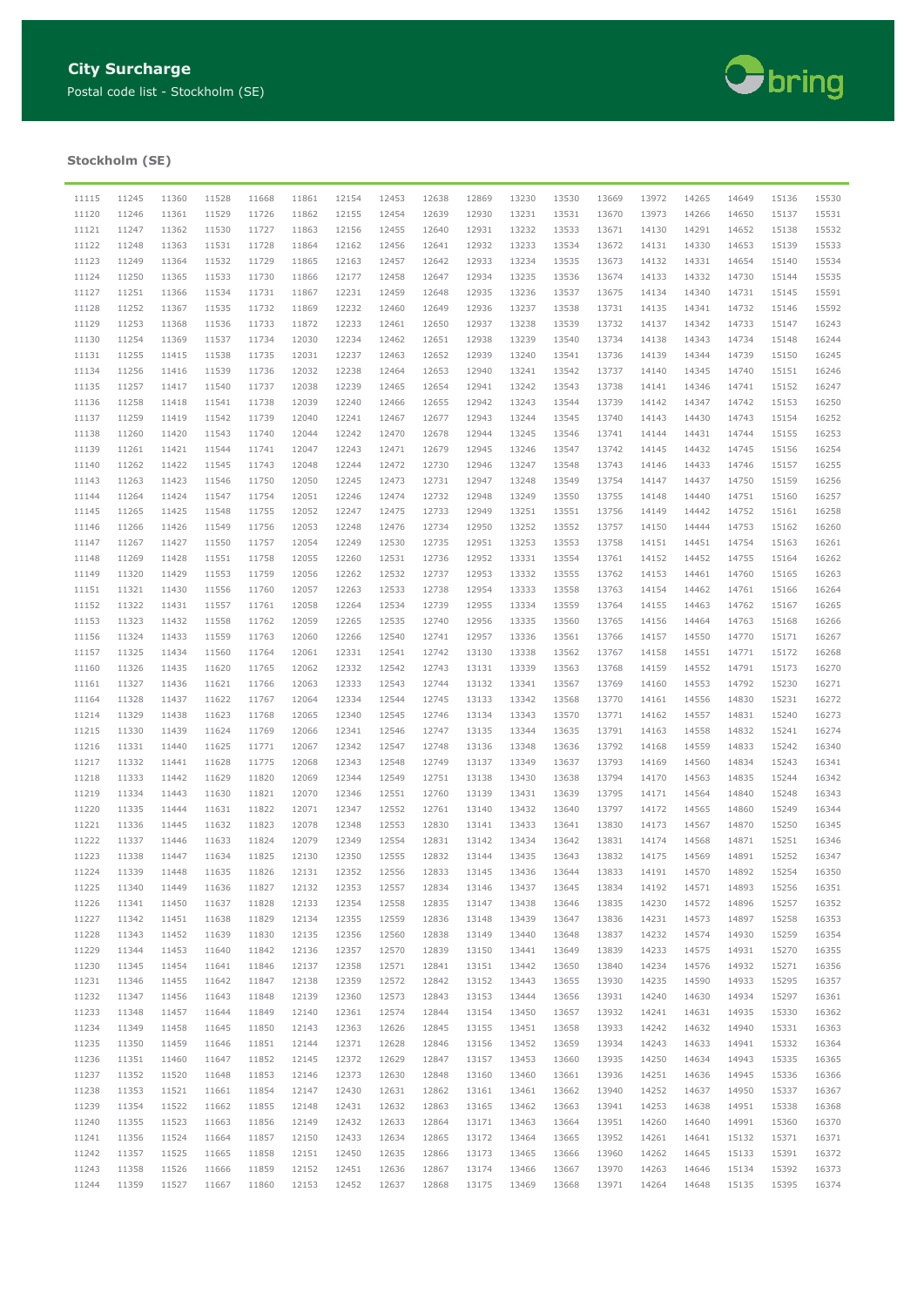

## **continuation Stockholm (SE)**

| 16375 | 16736 | 16864 | 17072 | 17273 | 17673 | 17965 | 18260 | 18432 | 18660 | 19146 | 19446 | 19592 |
|-------|-------|-------|-------|-------|-------|-------|-------|-------|-------|-------|-------|-------|
| 16376 | 16737 | 16865 | 17073 | 17274 | 17674 | 17975 | 18261 | 18433 | 18670 | 19147 | 19447 | 19593 |
| 16377 | 16738 | 16866 | 17074 | 17275 | 17675 | 17995 | 18262 | 18434 | 18691 | 19148 | 19449 | 19594 |
| 16430 | 16739 | 16867 | 17075 | 17276 | 17676 | 17996 | 18263 | 18435 | 18692 | 19149 | 19451 | 19595 |
|       |       |       |       |       |       |       |       |       |       |       |       |       |
| 16431 | 16740 | 16868 | 17076 | 17277 | 17677 | 17997 | 18264 | 18436 | 18693 | 19150 | 19452 | 19596 |
| 16432 | 16741 | 16869 | 17077 | 17278 | 17730 | 17998 | 18265 | 18437 | 18694 | 19160 | 19453 | 19630 |
| 16433 | 16743 | 16870 | 17078 | 17279 | 17731 | 18129 | 18266 | 18438 | 18695 | 19161 | 19454 | 19631 |
| 16434 | 16744 | 16871 | 17079 | 17441 | 17732 | 18130 | 18267 | 18439 | 18696 | 19162 | 19455 | 19632 |
| 16435 | 16745 | 16872 | 17141 | 17442 | 17733 | 18131 | 18268 | 18440 | 18697 | 19163 | 19456 | 19633 |
| 16436 | 16751 | 16873 | 17142 | 17443 | 17734 | 18132 | 18269 | 18441 | 18730 | 19164 | 19457 | 19634 |
| 16437 | 16752 | 16874 | 17143 | 17444 | 17735 | 18133 | 18270 | 18442 | 18731 | 19165 | 19460 | 19635 |
| 16438 | 16753 | 16875 | 17144 | 17445 | 17736 | 18134 | 18273 | 18443 | 18732 | 19232 | 19461 | 19636 |
| 16439 | 16754 | 16876 | 17145 | 17446 | 17737 | 18135 | 18274 | 18444 | 18733 | 19248 | 19462 | 19637 |
| 16440 | 16755 | 16877 | 17147 | 17447 | 17738 | 18136 | 18275 | 18450 | 18734 | 19251 | 19463 | 19638 |
| 16441 | 16756 | 16878 | 17148 | 17448 | 17739 | 18137 | 18276 | 18451 | 18735 | 19252 | 19464 | 19639 |
| 16442 | 16757 | 16930 | 17149 | 17449 | 17740 | 18138 | 18277 | 18452 | 18736 | 19253 | 19465 | 19640 |
|       |       |       |       |       |       |       |       |       |       |       | 19466 |       |
| 16443 | 16758 | 16931 | 17150 | 17450 | 17741 | 18139 | 18278 | 18453 | 18737 | 19254 |       | 19641 |
| 16444 | 16761 | 16932 | 17151 | 17451 | 17742 | 18140 | 18279 | 18460 | 18738 | 19255 | 19467 | 19691 |
| 16445 | 16762 | 16933 | 17152 | 17452 | 17743 | 18141 | 18291 | 18461 | 18740 | 19256 | 19468 | 19692 |
| 16446 | 16763 | 16934 | 17153 | 17453 | 17744 | 18142 | 18330 | 18462 | 18741 | 19257 | 19469 | 19693 |
| 16447 | 16764 | 16935 | 17154 | 17454 | 17745 | 18143 | 18331 | 18463 | 18742 | 19258 | 19470 | 19730 |
| 16448 | 16765 | 16936 | 17155 | 17455 | 17746 | 18144 | 18332 | 18464 | 18743 | 19259 | 19471 | 19731 |
| 16451 | 16766 | 16937 | 17156 | 17456 | 17747 | 18145 | 18333 | 18470 | 18744 | 19265 | 19472 | 19732 |
| 16452 | 16767 | 16938 | 17157 | 17457 | 17750 | 18146 | 18334 | 18491 | 18745 | 19266 | 19473 | 19733 |
| 16453 | 16771 | 16939 | 17158 | 17458 | 17751 | 18147 | 18335 | 18492 | 18746 | 19267 | 19474 | 19734 |
| 16455 | 16772 | 16940 | 17159 | 17459 | 17752 | 18148 | 18336 | 18493 | 18747 | 19268 | 19475 | 19735 |
| 16471 | 16773 | 16941 | 17160 | 17460 | 17753 | 18150 | 18337 | 18494 | 18748 | 19269 | 19476 | 19736 |
| 16472 | 16774 | 16950 | 17161 | 17461 | 17754 | 18151 | 18338 | 18531 | 18749 | 19270 | 19477 | 19740 |
| 16473 | 16775 | 16951 | 17162 | 17462 | 17755 | 18155 | 18339 | 18532 | 18750 | 19271 | 19478 | 19791 |
| 16474 | 16776 | 16952 | 17163 | 17463 | 17756 | 18156 | 18341 | 18533 | 18751 | 19272 | 19479 | 19792 |
| 16475 | 16830 | 16953 | 17164 | 17464 | 17757 | 18157 | 18347 | 18534 | 18752 | 19273 | 19491 | 19793 |
| 16476 | 16831 | 16954 | 17165 | 17465 | 17758 | 18158 | 18348 | 18535 | 18753 | 19274 | 19492 |       |
| 16477 | 16832 | 16955 | 17166 | 17466 | 17759 | 18159 | 18349 | 18537 | 18754 | 19275 | 19530 |       |
| 16478 | 16833 | 16956 | 17167 | 17541 | 17760 | 18160 | 18350 | 18539 | 18760 | 19276 | 19531 |       |
| 16479 | 16834 | 16957 | 17168 | 17543 | 17761 | 18161 | 18351 | 18551 | 18761 | 19277 | 19532 |       |
|       |       |       |       | 17544 | 17762 |       |       | 18593 | 18762 |       | 19533 |       |
| 16491 | 16835 | 16958 | 17169 |       |       | 18162 | 18352 |       |       | 19278 |       |       |
| 16552 | 16836 | 16959 | 17170 | 17545 | 17763 | 18163 | 18353 | 18594 | 18763 | 19279 | 19534 |       |
| 16553 | 16837 | 16960 | 17171 | 17546 | 17764 | 18164 | 18354 | 18595 | 18764 | 19330 | 19535 |       |
| 16554 | 16838 | 16961 | 17172 | 17547 | 17765 | 18165 | 18355 | 18630 | 18765 | 19331 | 19536 |       |
| 16555 | 16839 | 16962 | 17173 | 17548 | 17770 | 18166 | 18356 | 18631 | 18766 | 19332 | 19540 |       |
| 16556 | 16840 | 16963 | 17230 | 17549 | 17771 | 18167 | 18357 | 18632 | 18767 | 19333 | 19541 |       |
| 16557 | 16841 | 16964 | 17231 | 17550 | 17830 | 18190 | 18358 | 18633 | 18768 | 19334 | 19542 |       |
| 16558 | 16842 | 16965 | 17232 | 17551 | 17831 | 18230 | 18359 | 18634 | 18769 | 19335 | 19543 |       |
| 16559 | 16843 | 16966 | 17233 | 17552 | 17832 | 18231 | 18360 | 18635 | 18770 | 19336 | 19544 |       |
| 16560 | 16844 | 16967 | 17234 | 17553 | 17833 | 18232 | 18361 | 18636 | 18772 | 19337 | 19545 |       |
| 16561 | 16845 | 16968 | 17235 | 17554 | 17834 | 18233 | 18362 | 18637 | 18773 | 19340 | 19546 |       |
| 16562 | 16846 | 16969 | 17236 | 17555 | 17835 | 18234 | 18363 | 18638 | 18774 | 19341 | 19547 |       |
| 16563 | 16847 | 16970 | 17237 | 17556 | 17836 | 18235 | 18364 | 18639 | 18775 | 19391 | 19550 |       |
| 16564 | 16848 | 16971 | 17238 | 17557 | 17837 | 18236 | 18365 | 18640 | 18776 | 19430 | 19551 |       |
| 16565 | 16849 | 16972 | 17239 | 17560 | 17838 | 18237 | 18366 | 18641 | 18777 | 19431 | 19552 |       |
| 16566 | 16850 | 16973 | 17240 | 17561 | 17839 | 18238 | 18367 | 18642 | 19060 | 19432 | 19553 |       |
| 16570 | 16851 | 16974 | 17241 | 17562 | 17840 | 18239 | 18368 | 18643 | 19133 | 19433 | 19554 |       |
|       |       |       |       |       |       |       |       |       |       |       |       |       |
| 16571 | 16852 | 16975 | 17261 | 17563 | 17841 | 18245 | 18369 | 18644 | 19134 | 19434 | 19555 |       |
| 16572 | 16853 | 16979 | 17262 | 17564 | 17851 | 18246 | 18370 | 18645 | 19135 | 19435 | 19556 |       |
| 16573 | 16854 | 17061 | 17263 | 17565 | 17852 | 18247 | 18371 | 18646 | 19136 | 19436 | 19557 |       |
| 16574 | 16855 | 17062 | 17264 | 17566 | 17853 | 18248 | 18372 | 18647 | 19137 | 19437 | 19558 |       |
| 16575 | 16856 | 17063 | 17265 | 17567 | 17854 | 18249 | 18374 | 18648 | 19138 | 19438 | 19559 |       |
| 16576 | 16857 | 17065 | 17266 | 17568 | 17890 | 18250 | 18375 | 18650 | 19139 | 19439 | 19560 |       |
| 16577 | 16858 | 17066 | 17267 | 17569 | 17891 | 18252 | 18376 | 18651 | 19140 | 19440 | 19561 |       |
| 16578 | 16859 | 17067 | 17268 | 17668 | 17893 | 18253 | 18377 | 18652 | 19141 | 19441 | 19565 |       |
| 16731 | 16860 | 17068 | 17269 | 17669 | 17960 | 18254 | 18378 | 18653 | 19142 | 19442 | 19570 |       |
| 16732 | 16861 | 17069 | 17270 | 17670 | 17961 | 18255 | 18379 | 18654 | 19143 | 19443 | 19571 |       |
| 16733 | 16862 | 17070 | 17271 | 17671 | 17962 | 18256 | 18430 | 18655 | 19144 | 19444 | 19572 |       |
| 16735 | 16863 | 17071 | 17272 | 17672 | 17963 | 18257 | 18431 | 18656 | 19145 | 19445 | 19591 |       |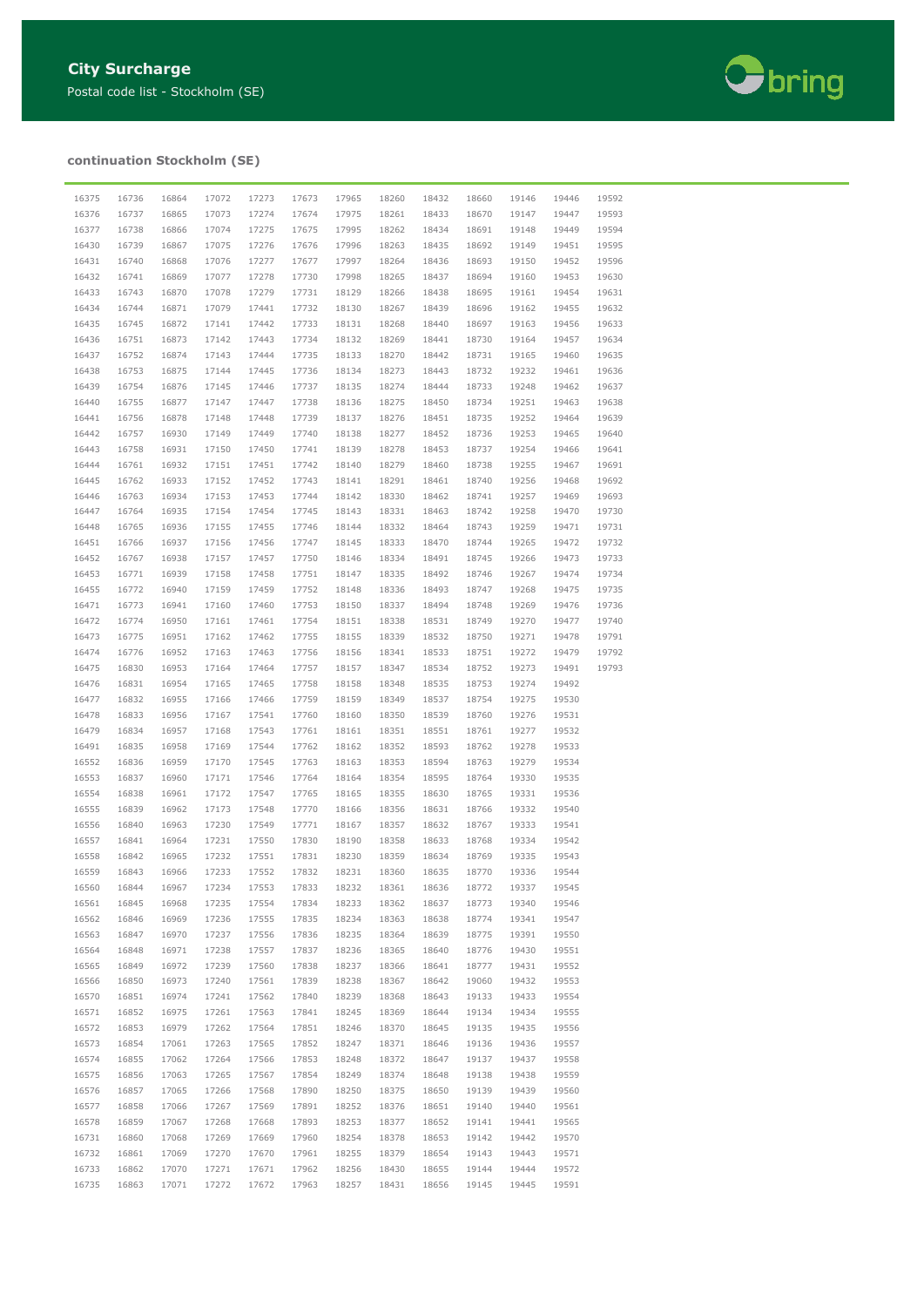

## **Gothenburg (SE)**

| 41101 | 41272 | 41472 | 41647 | 41739 | 42141 | 42353 | 42653 | 43153 | 43447          | 43792 | 44296 | 44557 |
|-------|-------|-------|-------|-------|-------|-------|-------|-------|----------------|-------|-------|-------|
| 41102 | 41273 | 41473 | 41648 | 41740 | 42142 | 42354 | 42654 | 43159 | 43448          | 43793 | 44297 | 44632 |
| 41103 | 41274 | 41474 | 41649 | 41741 | 42143 | 42355 | 42655 | 43160 | 43450          | 43832 | 44298 | 44633 |
| 41104 | 41275 | 41475 | 41650 | 41742 | 42144 | 42356 | 42656 | 43161 | 43451          | 43833 | 44330 | 44634 |
| 41105 | 41276 | 41476 | 41651 | 41743 | 42145 | 42359 | 42658 | 43162 | 43452          | 43834 | 44331 | 44635 |
| 41106 | 41277 | 41477 | 41652 | 41744 | 42146 | 42361 | 42659 | 43163 | 43460          | 43835 | 44332 | 44636 |
| 41107 | 41278 | 41478 | 41653 | 41745 | 42147 | 42363 | 42668 | 43164 | 43479          | 43836 | 44333 | 44637 |
| 41108 | 41279 | 41479 | 41654 | 41746 | 42148 | 42370 | 42669 | 43166 | 43490          | 43838 | 44334 | 44638 |
| 41109 | 41280 | 41480 | 41655 | 41747 | 42149 | 42371 | 42670 | 43167 | 43491          | 43839 | 44335 | 44640 |
| 41110 | 41281 | 41481 | 41656 | 41748 | 42150 | 42372 | 42671 | 43168 | 43492          | 43851 | 44336 | 44641 |
| 41111 | 41282 | 41482 | 41657 | 41749 | 42151 | 42373 | 42672 | 43169 | 43493          | 43852 | 44338 | 44691 |
|       | 41285 |       |       |       | 42152 |       |       |       | 43494          |       |       | 44692 |
| 41112 |       | 41483 | 41658 | 41750 |       | 42431 | 42673 | 43190 |                | 43853 | 44339 | 44693 |
| 41113 | 41301 | 41484 | 41659 | 41752 | 42153 | 42432 | 42674 | 43330 | 43495          | 43854 | 44340 |       |
| 41114 | 41302 | 41502 | 41660 | 41753 | 42157 | 42433 | 42676 | 43331 | 43496          | 43870 | 44341 | 44694 |
| 41115 | 41303 | 41505 | 41661 | 41755 | 42158 | 42434 | 42677 | 43332 | 43497          | 43891 | 44342 | 44695 |
| 41116 | 41304 | 41511 | 41662 | 41756 | 42159 | 42435 | 42679 | 43333 | 43498          | 43892 | 44343 | 44696 |
| 41117 | 41305 | 41512 | 41663 | 41757 | 42160 | 42436 | 42734 | 43334 | 43499          | 43893 | 44344 | 44697 |
| 41118 | 41306 | 41513 | 41664 | 41758 | 42161 | 42437 | 42735 | 43335 | 43530          | 43894 | 44345 | 44930 |
| 41119 | 41307 | 41514 | 41665 | 41760 | 42162 | 42438 | 42736 | 43336 | 43531          | 43895 | 44350 | 44931 |
| 41120 | 41308 | 41515 | 41666 | 41761 | 42163 | 42439 | 42737 | 43337 | 43532          | 43896 | 44351 | 44932 |
| 41121 | 41309 | 41516 | 41667 | 41762 | 42165 | 42440 | 42738 | 43338 | 43533          | 43897 | 44360 | 44933 |
| 41122 | 41310 | 41517 | 41668 | 41763 | 42166 | 42441 | 42739 | 43339 | 43535          | 43898 | 44361 | 44934 |
| 41123 | 41311 | 41522 | 41669 | 41764 | 42167 | 42442 | 42740 | 43341 | 43537          | 43971 | 44370 | 44935 |
| 41124 | 41312 | 41523 | 41670 | 41765 | 42170 | 42443 | 42750 | 43342 | 43538          | 43973 | 44371 | 44936 |
| 41125 | 41313 | 41524 | 41671 | 41766 | 42171 | 42444 | 42830 | 43343 | 43539          | 44230 | 44372 | 44940 |
| 41126 | 41314 | 41525 | 41672 | 41767 | 42172 | 42445 | 42831 | 43344 | 43540          | 44231 | 44373 | 44941 |
| 41127 | 41315 | 41526 | 41673 | 41768 | 42173 | 42446 | 42832 | 43345 | 43541          | 44232 | 44374 | 44942 |
| 41128 | 41316 | 41527 | 41674 | 41769 | 42174 | 42447 | 42833 | 43346 | 43542          | 44233 | 44391 | 44943 |
| 41129 | 41317 | 41528 | 41675 | 41770 | 42241 | 42448 | 42834 | 43347 | 43543          | 44234 | 44392 | 44944 |
| 41130 | 41318 | 41531 | 41676 | 41779 | 42242 | 42449 | 42835 | 43348 | 43544          | 44235 | 44395 | 44950 |
| 41131 | 41319 | 41532 | 41677 | 41830 | 42243 | 42450 | 42836 | 43349 | 43632          | 44236 | 44430 | 44951 |
| 41132 | 41320 | 41533 | 41678 | 41831 | 42244 | 42453 | 42837 | 43350 | 43633          | 44237 | 44431 | 44970 |
| 41133 | 41321 | 41534 | 41679 | 41832 | 42245 | 42454 | 42930 | 43351 | 43634          | 44238 | 44432 | 44990 |
| 41134 | 41322 | 41535 | 41680 | 41833 | 42246 | 42455 | 42931 | 43352 | 43635          | 44239 | 44440 |       |
| 41135 | 41323 | 41536 | 41681 | 41834 | 42247 | 42456 | 42932 | 43353 | 43636          | 44240 | 44441 |       |
| 41136 | 41324 | 41537 | 41701 | 41835 | 42248 | 42457 | 42933 | 43360 | 43637          | 44241 | 44442 |       |
| 41137 | 41325 | 41538 | 41702 | 41836 | 42249 | 42461 | 42934 | 43361 | 43638          | 44242 | 44443 |       |
| 41138 | 41326 | 41541 | 41703 | 41837 | 42250 | 42465 | 42935 | 43362 | 43639          | 44243 | 44444 |       |
| 41139 | 41327 | 41542 | 41704 | 41838 | 42251 | 42466 | 42941 | 43363 | 43640          | 44244 | 44445 |       |
| 41140 | 41328 | 41543 | 41705 | 41839 | 42252 | 42467 | 42942 | 43364 | 43642          | 44245 | 44446 |       |
| 41143 | 41346 | 41544 | 41706 | 41840 | 42253 | 42468 | 42943 | 43365 | 43643          | 44246 | 44447 |       |
| 41249 | 41390 | 41545 | 41707 | 41841 | 42254 | 42469 | 42944 | 43366 | 43644          | 44247 | 44448 |       |
| 41250 | 41450 | 41546 | 41708 | 41842 | 42255 | 42470 | 43130 | 43367 | 43645          | 44248 | 44452 |       |
| 41251 | 41451 | 41547 | 41709 | 41843 | 42256 | 42471 | 43131 | 43368 | 43650          | 44249 | 44453 |       |
| 41252 | 41452 | 41548 | 41710 | 41870 | 42257 | 42472 | 43132 | 43369 | 43651          | 44250 | 44454 |       |
| 41253 | 41453 | 41551 | 41711 | 41871 | 42258 | 42490 | 43133 | 43370 | 43652          | 44251 | 44455 |       |
| 41254 | 41454 | 41552 | 41712 | 41872 | 42259 | 42491 | 43134 | 43375 | 43653          | 44252 | 44460 |       |
| 41255 | 41455 | 41553 | 41713 | 41873 | 42332 | 42530 | 43135 | 43376 | 43654          | 44253 | 44461 |       |
| 41256 | 41456 | 41554 | 41714 | 41874 | 42333 | 42531 | 43136 | 43430 | 43655          | 44254 | 44465 |       |
| 41257 | 41457 | 41555 | 41715 | 41875 | 42334 | 42532 | 43137 | 43431 | 43656          | 44255 | 44491 |       |
| 41258 | 41458 | 41556 | 41716 | 41876 | 42336 | 42533 | 43138 | 43432 | 43657          | 44260 | 44492 |       |
| 41259 | 41459 | 41557 | 41717 | 41877 | 42337 | 42534 | 43139 | 43433 | 43658          | 44270 | 44493 |       |
| 41260 | 41460 | 41561 | 41718 | 41878 | 42338 | 42535 | 43140 | 43434 | 43730          | 44271 | 44494 |       |
| 41261 | 41461 | 41562 | 41720 | 41879 | 42339 | 42536 | 43141 | 43435 | 43731          | 44272 | 44495 |       |
| 41262 | 41462 | 41563 | 41721 | 42130 | 42340 | 42537 | 43142 | 43436 | 43732          | 44273 | 44496 |       |
| 41263 | 41463 | 41564 | 41722 | 42131 | 42341 | 42538 | 43143 | 43437 | 43733          | 44274 | 44497 |       |
| 41264 | 41464 | 41565 | 41723 | 42132 | 42342 | 42539 | 43144 | 43439 | 43734          | 44275 | 44532 |       |
| 41265 | 41465 | 41566 | 41724 | 42133 | 42343 | 42541 | 43145 | 43440 | 43735          | 44277 | 44533 |       |
| 41266 | 41466 | 41567 | 41725 | 42134 | 42346 | 42542 | 43146 | 43441 |                | 44290 | 44534 |       |
| 41267 | 41467 | 41568 | 41726 | 42135 | 42347 | 42543 | 43147 | 43442 | 43736<br>43738 | 44291 | 44536 |       |
|       |       |       |       |       |       |       |       |       |                |       |       |       |
| 41268 | 41468 | 41571 | 41727 | 42137 | 42349 | 42565 | 43148 | 43443 | 43740          | 44292 | 44537 |       |
| 41269 | 41469 | 41572 | 41728 | 42138 | 42350 | 42650 | 43149 | 43444 | 43741          | 44293 | 44552 |       |
| 41270 | 41470 | 41573 | 41729 | 42139 | 42351 | 42651 | 43150 | 43445 | 43742          | 44294 | 44555 |       |
| 41271 | 41471 | 41574 | 41730 | 42140 | 42352 | 42652 | 43151 | 43446 | 43791          | 44295 | 44556 |       |